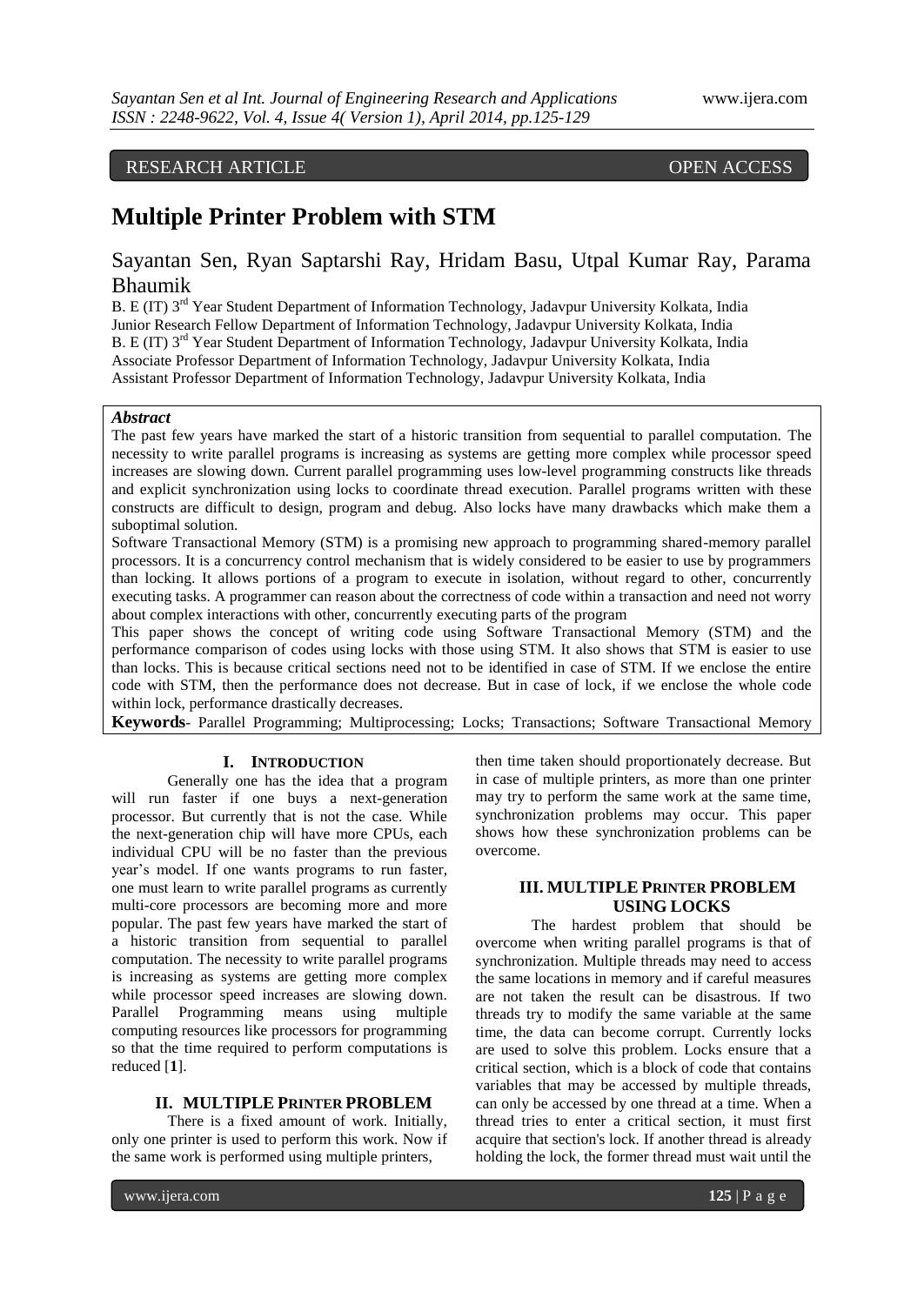lock-holding thread releases the lock, which it does when it leaves the critical section [**2**].

In the multiple printer problem,the printer thread is

"print\_time()". The work which is being performed by the printer threads is showing the number the number of elements greater than 100 in the array " arr[] " .The following code snippet shows the printer thread :

void \*print\_time(int \* num\_ptr) {

unsigned long j,a;

int num,\*number\_ptr;

number ptr=num ptr;

num=\*number\_ptr;

local\_min\_array[num]=255;

 $for((j=((num*n)/NUM\_THREAD))$ ; $j=((num+1)*n)$ /NUM\_THREAD);j++)

 $if(arr[i]>100)$ 

 $\left\{\begin{array}{ccc} \end{array}\right\}$ 

pthread\_mutex\_lock(&mutex1);

printf("%u",arr[j]);

 pthread\_mutex\_unlock(&mutex1); }

#### } }

{

The following code snippet shows how in the printer thread the elements greater than 100 in the array are being displayed:

if(arr[j]>100)

{

pthread\_mutex\_lock(&mutex1);

```
 printf("%u",arr[j]);
```
pthread\_mutex\_unlock(&mutex1);

}

In case of multiple threads, the same printer thread is being called multiple times.

Three lock calls have been used in the code. These are shown below:

www.ijera.com **126** | P a g e

**pthread\_mutex\_init(&mutex1,NULL)** is used for lock initialization.

**pthread\_mutex\_lock(&mutex1)** is used for locking. This means that any thread which tries to access the critical section has to first acquire the lock on mutex1.

**pthread mutex unlock(&mutex1)** is used for unlocking.

In this program the region where more than one thread may access the global array arr[] at the same time is the critical section. Thus this region is enclosed within locks. Hence there is no synchronization problem in the code.

# **IV. EXPERIMENTAL RESULTS FOR MULTIPLE PRINTER PROBLEM USING LOCKS**

| of<br>No.      | Time  |         |            |
|----------------|-------|---------|------------|
| Threads        | taken | Speedup | Efficiency |
| 1              | 35    |         |            |
| $\overline{2}$ | 17    | 2       |            |
| $\overline{3}$ | 12    | 2.9     | 0.97       |
| $\overline{4}$ | 10    | 3.5     | 0.88       |
| $\overline{5}$ | 8     | 3.6     | 0.87       |
| 6              | 6     | 4.36    | 0.97       |
| $\overline{7}$ | 6     | 5.83    | 0.83       |
| 8              | 6     | 5.83    | 0.73       |
| 9              | 6     | 5.83    | 0.65       |
| 10             | 6     | 5.83    | 0.58       |
| 11             | 6     | 5.83    | 0.53       |
| 12             | 6     | 5.83    | 0.49       |

The corresponding graphs are shown below:



From the above graph we can see that as the number of threads increases, time taken decreases.

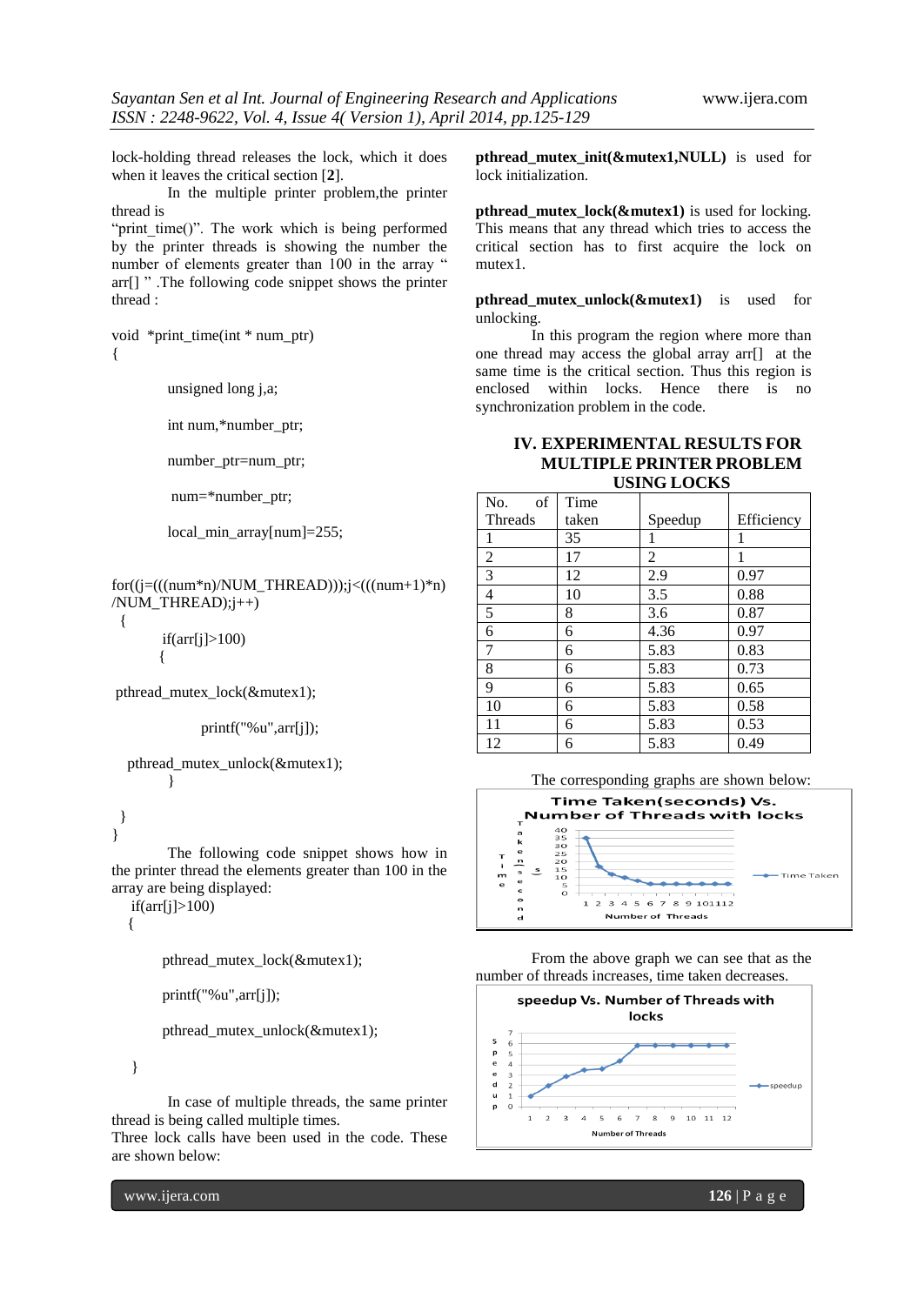From the above graph we can see that as the number of threads increases, speedup also increases. But after a certain point, speedup becomes constant.

# **V. MULTIPLE PRINTER PROBLEM USING STM**

In case of parallel programs using locks, certain problems like priority inversion, convoying and deadlocks occur. The synchronization problem can also be solved using STM. If STM is used in a program then we do not have to use locks in the program. Thus the problems which occur due to the presence of locks in a program do not occur in this type of code. The critical section of the program has to be enclosed within a transaction. Then STM by its internal constructs ensures synchronization in the program.

The following code snippet shows the printer thread :

void \*print\_time(int\* num\_ptr)

{

unsigned long j;

unsigned char byte\_under\_stm;

int num,\*number\_ptr;

number\_ptr=num\_ptr;

num=\*number\_ptr;

stm\_init\_thread( );

 $for((j=((num*n)/NUM\_THREAD))$ ; $j<(((num+1)*n)$ /NUM\_THREAD);j++)

{

 $if(arr[i]>100)$  $\left\{ \begin{array}{c} \end{array} \right\}$ 

#### START(0,RW);

 byte\_under\_stm=(unsigned char)LOAD(&arr[j]);

printf("%u",byte\_under\_stm);

STORE(&arr[j], byte\_under\_stm);

COMMIT;

}

 } stm\_exit\_thread( );

www.ijera.com **127** | P a g e

pthread\_exit(0);

}

The program structure is same as that of the program for multiple printer problem using threads and locks. The only difference is that STM is being used in this program.

**stm init** is used to initialize the TinySTM library at the outset. It is called from the main thread before accessing any other functions of the TinySTM library.

**stm\_init\_thread** is used to initialize each thread that will perform transactions. It is called once from each thread that performs transactional operations before the thread calls any other functions of the TinySTM library. In this program it is called from the thread **print\_time**.

**stm\_exit** is the corresponding shutdown function for stm\_init. It cleans up the TinySTM library. It is called once from the main thread after all transactional threads have completed execution.

stm exit thread is the corresponding shutdown function for stm init thread. It cleans up the transactional thread. It is called once from each thread that performs transactional operations upon exit. In this program it cleans up the thread **print\_time**.

**START(0,RW)** is used to start a transaction. In this program it is used in the thread **print\_time**.

**COMMIT** is used to close the transaction. In this program it is used in the thread **print\_time**.

byte under stm=(unsigned char)LOAD( $&\arf[i]$ ); stores the value of arr[j] in byte\_under\_stm. In this program it is used in the thread **print\_time**.

**STORE(&arr[j], byte\_under\_stm)** stores the value of byte\_under\_stm in arr[j]. In this program it is used in the thread **print\_time**.

In this program the region where more than one thread may access the global array arr[] at the same time is the critical section. Thus this region is enclosed within transactions using TinySTM which is a type of STM. Hence there is no synchronization problem in the code.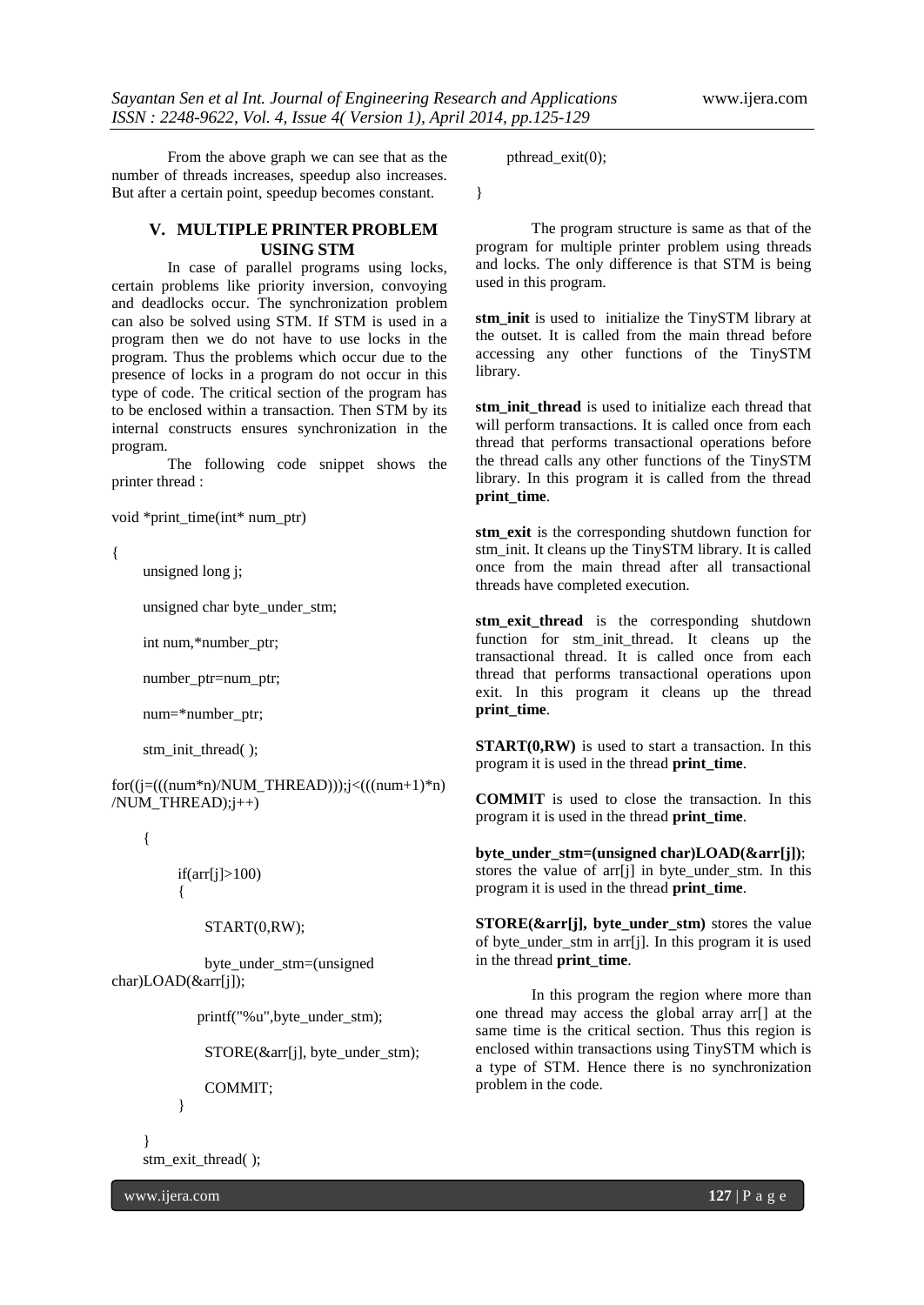# **VI. EXPERIMENTAL RESULTS FOR MULTIPLE PRINTER PROBLEM USING STM**

| NO.<br>of      | Time  |         |            |
|----------------|-------|---------|------------|
| Threads        | taken | speedup | Efficiency |
| 1              | 35    | 1       | 1          |
| $\overline{2}$ | 17    | 2       | 1          |
| 3              | 12    | 2.9     | 0.97       |
| 4              | 10    | 3.5     | 0.88       |
| 5              | 8     | 3.6     | 0.87       |
| 6              | 6     | 4.36    | 0.97       |
| 7              | 6     | 5.83    | 0.83       |
| 8              | 6     | 5.83    | 0.73       |
| 9              | 6     | 5.83    | 0.65       |
| 10             | 6     | 5.83    | 0.58       |
| 11             | 6     | 5.83    | 0.53       |
| 12             | 6     | 5.83    | 0.49       |

The corresponding graphs are shown below:



From the above graph we can see that as the number of threads increases, time taken decreases.



From the above graph we can see that as the number of threads increases, speedup also increases. But after a certain point, speedup becomes constant.

# **VII. PERFORMANCE COMPARISON OF LOCKS AND STM**

From the above experimental results, we can see that the performances of locks and STM are similar. We had enclosed only the critical sections of the codes within locks and STM.When we enclosed the entire code with STM, then the performance did not decrease. But in case of locks, when we enclosed the whole code within locks, performance drastically decreased**.** Hence we can say that performance of STM is better than that of locks.

### **VIII. CONCLUSION**

STM has been shown in many ways to be a good alternative to using locks for writing parallel programs. STM provides a timetested model for isolating concurrent computations from each other. This model raises the level of abstraction for reasoning about concurrent tasks and helps avoid many parallel programming errors.

This paper has discussed how STM can be used to solve the problem of synchronization in parallel programs. STM has ensured that lock-free parallel programs can be written. This ensures that the problems which occur due to the presence of locks in a program do not occur in this type of code. This paper has also shown why STM is easier to use than locks and has also shown that the performance of STM is better than that of locks.

Many aspects of the semantics and implementation of STM are still the subject of active research. While it may still take some time to overcome the various drawbacks, the necessity for better parallel programming solutions will drive the eventual adoption of STM. Once the adoption of STM begins it will have the potential to pick up momentum and make a very large impact on software development in the long run. In the near future STM will become a central pillar of parallel programming.

### **REFERENCES**

- [1] Simon Peyton Jones, "Beautiful concurrency".
- [2] Elan Dubrofsky, "A Survey Paper on Transactional Memory".
- [3] Pascal Felber, Christof Fetzer, Torvald Riegel, "Dynamic Performance Tuning of Word-Based Software Transactional Memory".
- [4] [http://en.wikipedia.org/wiki/Transactional\\_](http://en.wikipedia.org/wiki/Transactional_memory) [memory](http://en.wikipedia.org/wiki/Transactional_memory)
- [5] James Larus and Christos Kozyrakis. "Transactional Memory"
- [6] Pascal Felber, Christof Fetzer, Patrick Marlier, Torvald Riegel, "Time-Based Software Transactional Memory"
- [7] Tim Harris, James Larus, Ravi Rajwar, "Transactional Memory"
- [8] Mathias Payer, Thomas R. Gross, "Performance Evaluation of Adaptivity in Software Transactional Memory"
- [9] Kevin E. Moore, Jayaram Bobba, Michelle J. Moravan, Mark D. Hill, David A. Wood., "LogTM: Log-based Transactional Memory"
- [10] Dave Dice , Ori Shalev , Nir Shavit., "Transactional Locking II"
- [11] [http://tmware.org](http://tmware.org/)

www.ijera.com **128** | P a g e